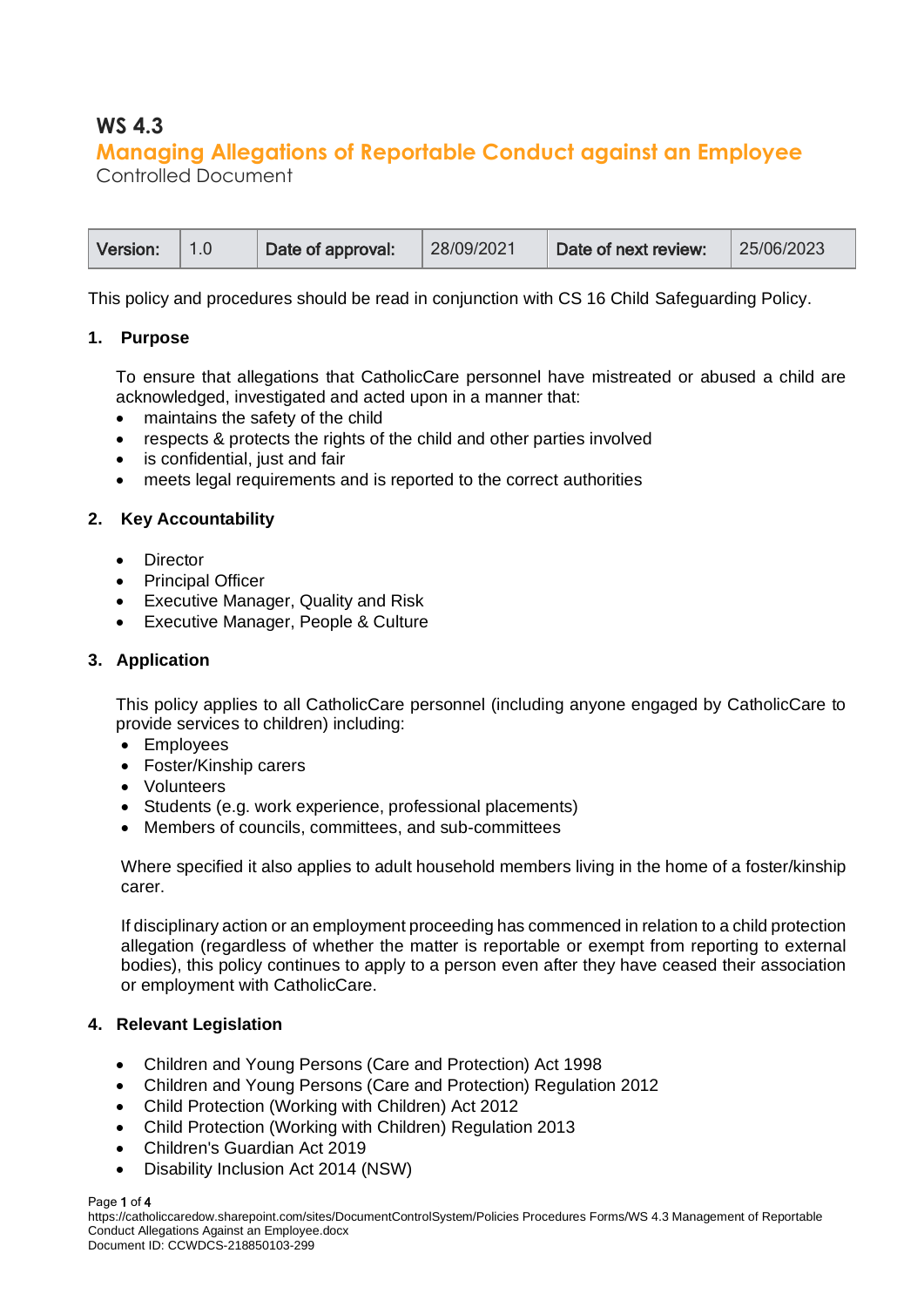- National Disability Insurance Scheme Act 2013
- NDIS (Quality & Safeguards Commission and Other Measures) Act 2018
- United Nations Convention on the Rights of the Child (Ratified in Australia 1990)
- Crimes Act 1900 (No 40)

# **5. Accreditation Standards and Related Documents**

- Council of Australian Governments National Principles for Child Safe Organisations Standard 5 – People working with children and young people are suitable and supported to reflect child safety and wellbeing values in practice
- Office of the Children's Guardian NSW Child Safe Standards for Permanent Care Standard 3 - Child Protection and Child Safety
- Australian Children's Education & Care Quality Authority
	- $\circ$  Quality Area 2 Children's Health & Safety
		- 2.2.3 Child Protection
- Department of Social Services Families and Children Activity Administrative Approval **Requirements** 
	- o Standard 13 Client Safety
- NDIS Quality and Safeguards Commission NDIS Practice Standards
	- Core Module Section 1 Rights & Responsibilities
		- Violence, Abuse, Neglect, Exploitation & Discrimination

# **6. Definitions**

#### **Child**

A person under the age of 18 years - Children's Guardian Act 2019

#### **Employee**

Under Section 16, Children's Guardian Act (2019) an 'employee' captures a range of individuals who work with children including:

- an individual employed by CatholicCare
- an individual engaged by CatholicCare, whether directly or indirectly, to provide services to children
	- o a volunteer, whether or not they have a Working with Children Clearance (WWCC) to do so (includes parent volunteers)
	- $\circ$  a contractor, if the contractor requires a WWCC for the purpose of this engagement

### **Head of Entity**

For the purposes of fulfilling CatholicCare's responsibilities under the *Children's Guardian Act 2019,* the Director of CatholicCare, Diocese of Wollongong represents the Bishop of Wollongong as head of relevant entity.

#### **Principal Officer**

For the purposes of fulfilling CatholicCare's responsibilities under the *Children & Young Persons (Care and Protection) Act 1998* and the *Children & Young Persons (Care & Protection) Regulation 2012* the Executive Manager, Children & Youth Services, Michelle Ferrara, is the designated Principal Officer and also has overall responsibility for supervising CatholicCare's arrangements for providing Out of Home Care.

#### **Reasonable Grounds**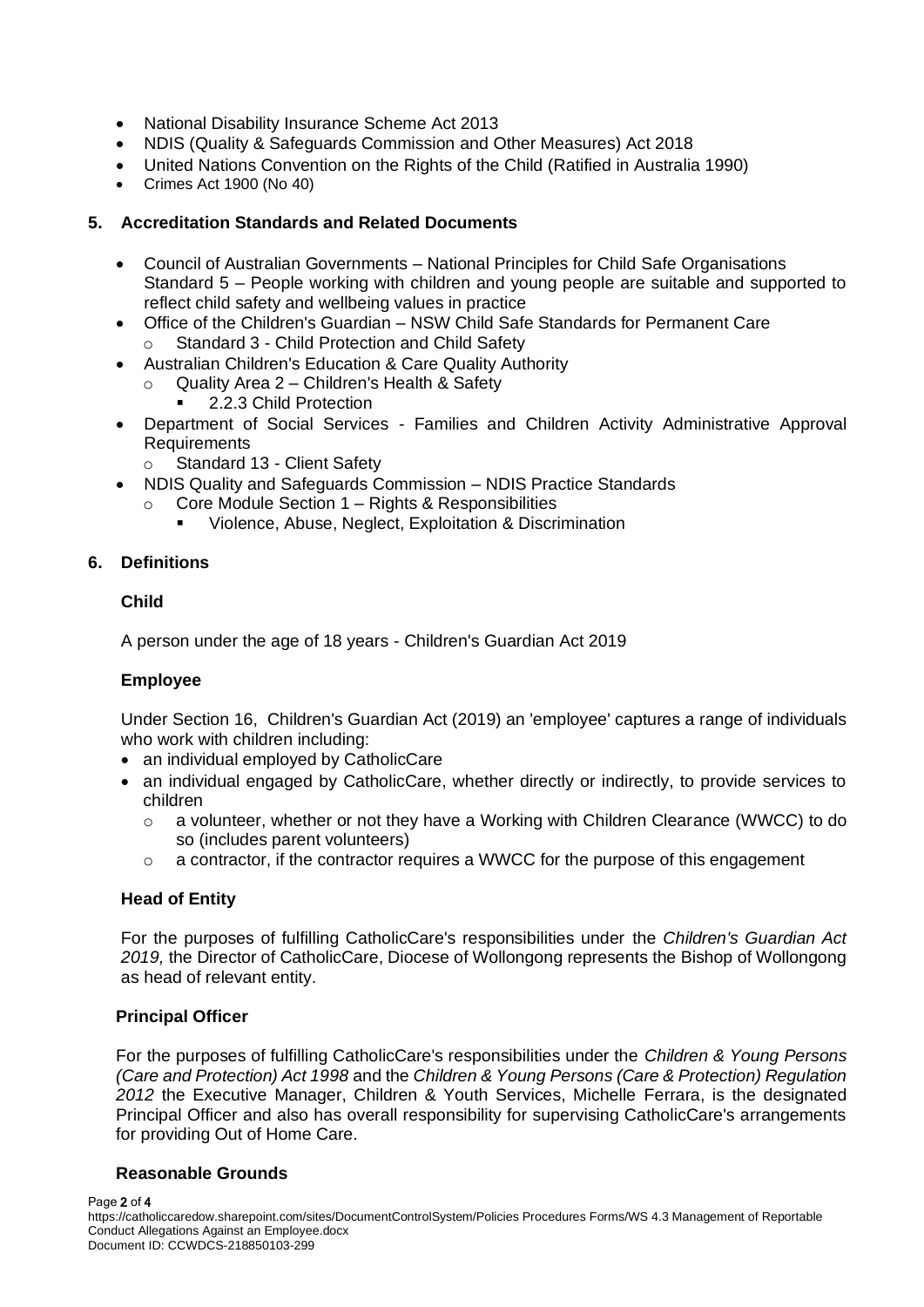Another person, when faced with similar information, would draw the same conclusion. Proof is not necessary.

#### **Reportable Conduct**

- Defined by Section 20 of the Children's Guardian Act (2019) as sexual misconduct, illtreatment of a child, neglect of a child, assault against a child.
- An offence under 43B or 316A of the Crimes Act 1900, behaviour that causes significant emotional or psychological harm to a child.

#### **Risk to the Safety of Children**

A 'real and appreciable risk to the safety of children'

# **Risk of Significant Harm (RoSH)** – see CS 16 Child Safeguarding Policy

# **7. Policy**

Allegations of a child protection nature involving employees MUST be reported to the Director, CatholicCare and dealt with appropriately. This includes notifying the Office of the Children's Guardian of allegations of "reportable conduct".

From 1 March 2020, the Reportable Conduct Scheme is operated by the Office of the Children's Guardian (OCG) under the Children's Guardian Act 2019. The scheme monitors how organisations investigate and report on reportable allegations and convictions made against their employees, volunteers or contractors who provide services to children.

CatholicCare, e Diocese of Wollongong, has put in place procedures to fulfil the legal obligation to respond to these allegations and convictions. These are not easy matters to deal with as they are highly sensitive and raise complex issues and emotions. However, the welfare of children and young people and our legal responsibilities are not negotiable.

CatholicCare has continually refined its processes to protect the rights and interests of all parties. All efforts are made to maintain the integrity of the people involved and to ensure care and support. The procedures to handle these allegations are to ensure confidentiality, justice and fairness for all involved.

The safety, welfare, and wellbeing of children, including protection from child abuse, is the paramount consideration in decision making under the *Children's Guardian Act 2019* (the Act)*.*  Under the law, the *head of a relevant entity* (i.e. the Director of CatholicCare) is required to have systems in place to ensure **all employees make reports of** *reportable allegations* **of which they become aware,** and that report must be made as soon as practicable.

A failure to make a report may constitute misconduct, to which CatholicCare would respond in accordance with work place disciplinary processes (see WS 4.2 Managing Conduct and Performance Policy).

In some circumstances, a failure to make a report could also constitute:

- a reportable allegation (of neglect) against the employee who fails to report, and/or
- a criminal offence (under s43B of the *[Crimes Act](https://www.legislation.nsw.gov.au/#/view/act/1900/40/part3/div6/sec43b)*).

# **Key Principles in the Handling of Allegations and CatholicCare Investigations**

• **Respect and support** for the dignity of all persons

Page 3 of 4